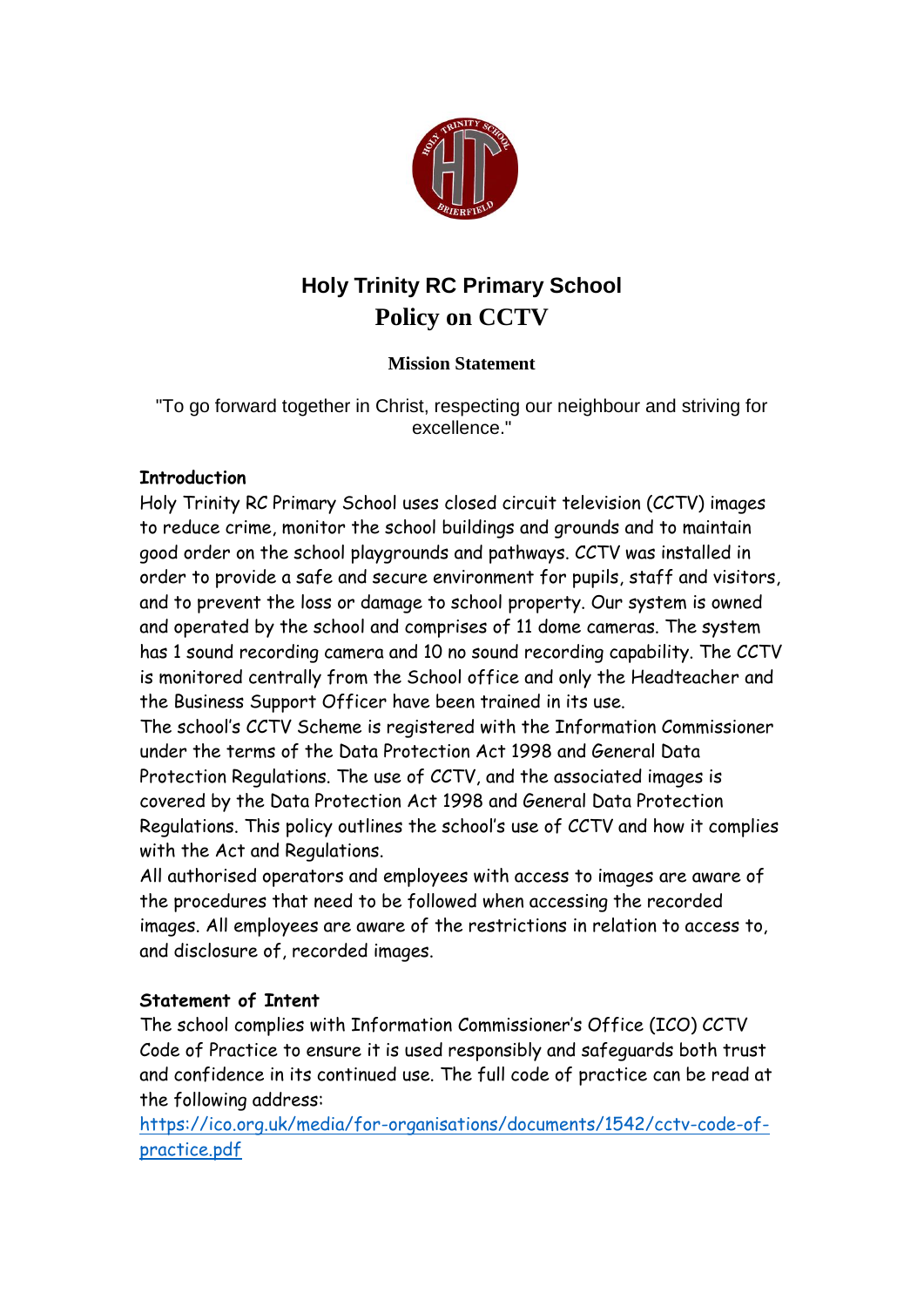CCTV warning signs are clearly and prominently placed at the external entrances to the school and on the school building. The signs state the purpose for the CCTV. The planning and design has endeavored to ensure that the Scheme will give maximum effectiveness and efficiency but it is not possible to guarantee that the system will cover or detect every single incident taking place in the areas of coverage.

#### **Siting the Cameras**

The cameras have been sited so that they only capture images relevant to the purposes for which they are installed and care will be taken to ensure that reasonable privacy expectations are not violated. The school will ensure that the location of equipment is carefully considered to ensure that images captured comply with the Data Protection Act.

The school has made every effort to position the cameras so that their coverage is restricted to the school premises, which includes outdoor areas. CCTV has not been installed inside the school building.

#### **Storage and retention of CCTV Images**

Recorded data will not be retained for longer than is necessary. While retained, the integrity of the recordings will be maintained to ensure their evidential value and to protect the rights of the people whose images have been recorded. All retained data will be recorded securely. Access to recorded images will be restricted to those staff authorised to view them and will not be made widely available.

#### **Subject Access Requests (SAR)**

Individuals have the right to request access to CCTV footage relating to themselves under the Data Protection Act 1998 and General Data Protection Regulations. All requests should be made in writing to the Headteacher. Individuals submitting requests for access will be asked to provide sufficient information to enable the footage relating to them to be identified, for example, date, time and location. The school will respond to requests within a month receiving the written request. The school reserves the right to refuse access to CCTV footage where this would prejudice the legal rights of other individuals or jeopardise on-going investigation.

#### **Access to and Disclosure of Images to Third Parties**

There will be no disclosure of recorded data to third parties other than to authorised personnel such as the Police and service providers to the school where these would reasonably need access to the data (e.g.investigators). The data may be used within the school's discipline and grievance procedures as required, and will be subject to the usual confidentiality requirements of those procedures.